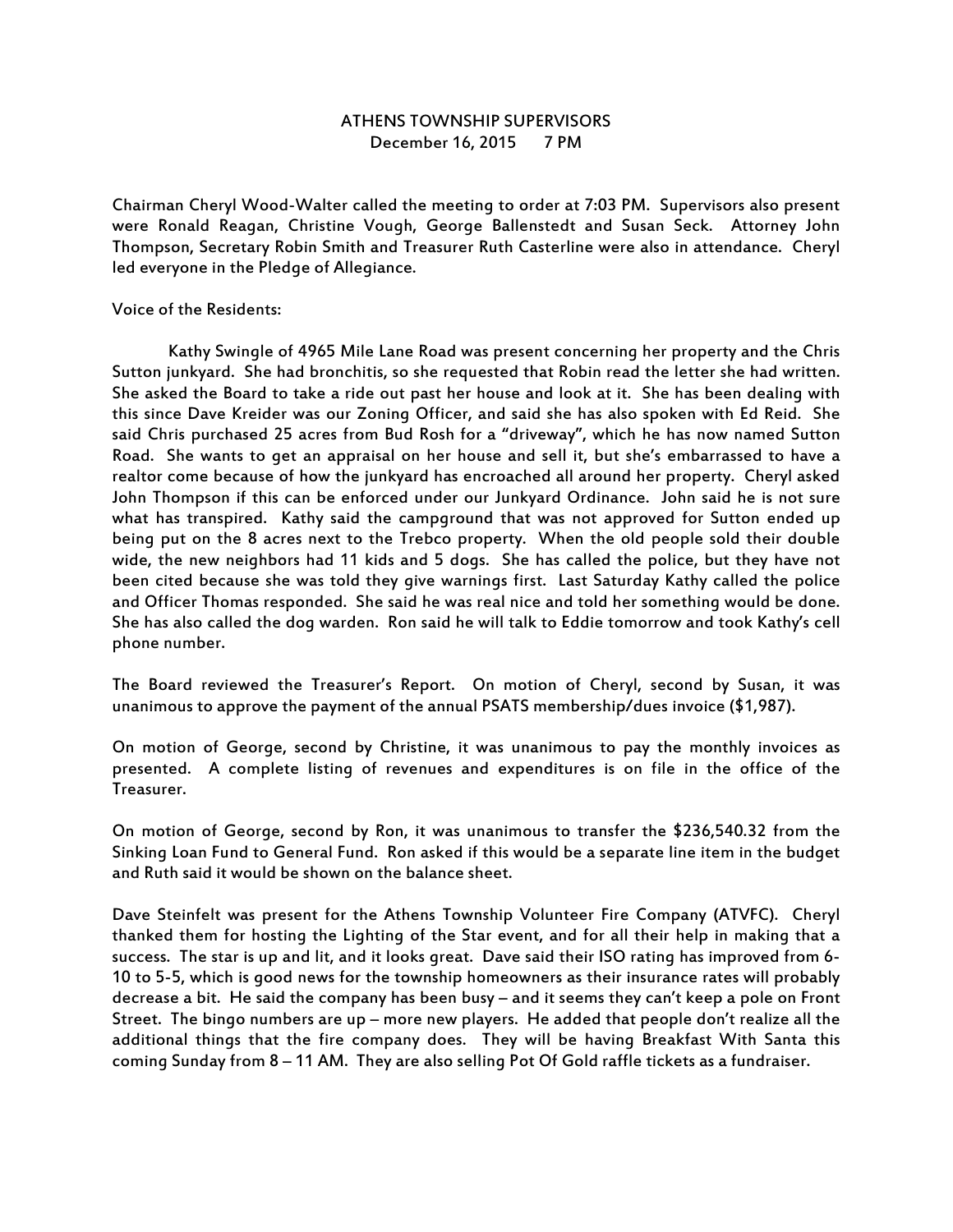Page Two Athens Township Supervisors December 16, 2015

Marion Carling was present for Planning Commission. The Hawkins subdivision was pulled until our January meeting as it was not yet complete. Marion presented the Gateway Commons (Trehab, Inc.) land development for preliminary approval. Skip Schneider had reviewed this for the Township and presented a letter of deficiencies. All had been corrected with the exception of #5, #9, #10 and #12. Skip also had 2 comments: 1) The open space agreement has been submitted, but refers to "pavilion" open space and it should be changed to "common" open space; 2) The Board of Supervisors had granted a waiver for the slopes to be 2:1, but Skip has concerns about the storm water and will inspect this when it is completed. Dave Young and Dennis Phelps were also here for the project. They had gotten the letters from Skip and had addressed the changes. Dave said Aqua and Chief Birks requested that the hydrants be moved to the right-ofway so no easements would be needed. ATA comments were also addressed. The remaining deficiencies are just approvals that are needed for permits that they have submitted. Dave said they need at least a conditional approval for their funding closing in January. Christine asked who makes sure the storm water drainage is right, and Skip is the one who will inspect that. Christine asked Dennis Phelps if taxes will be paid on this property, and Dennis said he believes they will pay all taxes. Ron asked if this would be a subsidized development and Dennis said it is not – it is for working families and senior citizens, with average rents of \$500 - \$700 or so. The rents are set by the housing authority and the people are fully responsible for the payment of the rent. They do screen people and they get rid of them if they're not good. Ron asked if there still is a market for renters and Dennis said they have done two professional market studies and both show there is a need. Dave Young commented that the Fahnestocks were concerned with the direct line of site to their pond as an attraction for kids. As a result of that, they will be extending the 6-foot fence along the entire northern boundary. Dennis suggested the Board go look at the North Towanda project and the Main Street project as they are similar to this one. On motion of Ron, second by George, it was unanimous to grant preliminary approval to this land development contingent upon the resolution of all deficiencies.

Ron advised the Board that Randy Williams Trust has submitted an application for variances on his expansion of the Ford dealership on Elmira Street. The hearing will be held on January 5, 2016. Ron would like everyone to come in and review the application as storm water is a concern.

No one was present to report for Athens Township Authority.

Susan Seck reported for the Public Works Department. They are busy working on equipment as well as putting in sluice pipes and ditches. She is working with Masco to help correct the problem of their delivery drivers using our roads that take them up in the hills. Susan talked to PennDOT and they will not allow us to place directional signs in their right-of-way and suggested we limit our roads to a certain length of truck. This would require an ordinance. The roads affected are Macafee, Meadowlark, Orcutt Creek and Dunkley Hill. Masco has sent letters to all their suppliers directing them up King Road. John Thompson questioned the length of a logging truck, but Robin said that would be covered in our bonding ordinance. She said the zoning office had discussed the white-on-blue 'information' signs (ie: Athens Twp. Business District, etc.) that could be allowed. Christine asked who would enforce this? Cheryl asked Susan to keep us informed. Robin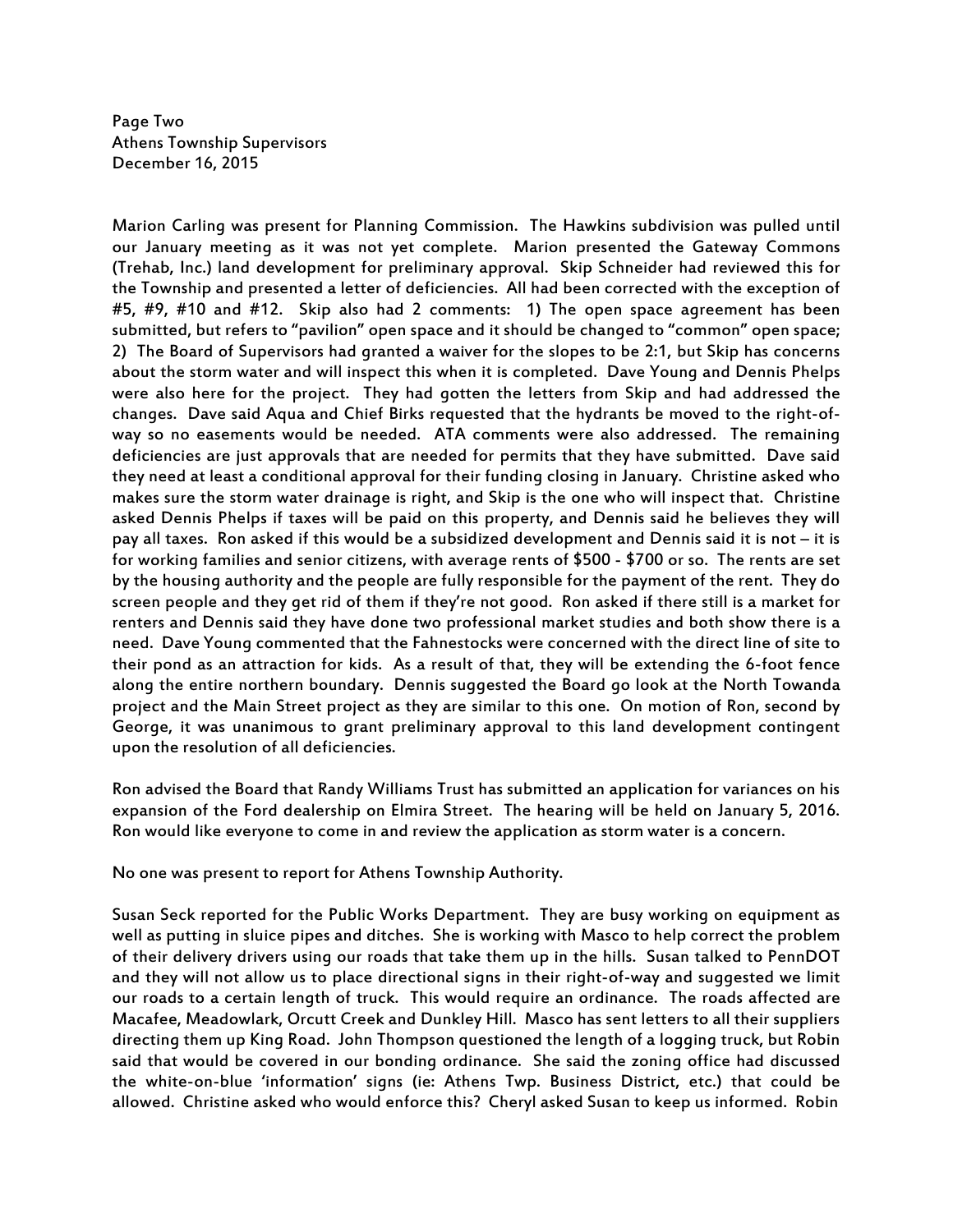Page Three Athens Township Supervisors December 16, 2015

asked if they want to direct John to draft an ordinance? John will get with Susan to determine what roads need to be addressed. Robin added that PennDOT allows directional signs on their roads in their right-of-way in Sayre Borough and maybe Susan could get more information from Dave Jarrett on that. John will research DOT regulations and we will look at this again at our organization meeting.

Susan would like to submit an application to the Multimodal Transportation Fund Grant Program for road surfaces. The application would require matching funds of \$75,000. She is looking at the possibility of \$25K out of her budget and \$50K from the Act 13 funds. This program is also available for bridges. Robin said it can also be used for engineering. A resolution would be required for the application. Robin read the resolution. Susan said she would also need letters of support from the Supervisors and from the Planning Commission. The grant application is due in 2 days. Discussion was held. On motion of George, second by Ron, it was unanimous to adopt RESOLUTION 2015-11 designating Susan Seck and/or Robin Smith as the officials to execute all documents required for the grant, and to have Robin write letters of support from the Board and from Planning Commission, with Cheryl signing for the Board and Scot Saggiomo signing for the Planning Commission.

On motion of Ron, second by Cheryl, it was unanimous to adopt ORDINANCE 2015-03 dissolving the Northern Bradford Authority.

On motion of Cheryl, second by George, it was unanimous to adopt ORDINANCE 2015-04 – a Pretreatment Ordinance for the Valley Joint Sewer Authority.

On motion of George, second by Ron, it was unanimous to approve employee raises for 2016; public works and police as per contracts and all other employees at 3%.

On motion of Ron, second by Cheryl, it was unanimous to leave the clothing allowances for the zoning officers and Susan at the same amount as 2015.

On motion of George, second by Susan, it was unanimous to adopt RESOLUTION 2015-07, setting the millage rate at 11 mills for 2016.

On motion of Ron, second by Cheryl, it was unanimous to adopt RESOLUTION 2015-08, setting the General Fund contribution to the Fire Company at \$93,100 for 2016.

On motion of Ron, second by George, it was unanimous to adopt RESOLUTION 2015-09 approving the 2016 budget with expenditures of \$3,893,854.

On motion of Cheryl, second by George, it was unanimous to adopt RESOLUTION 2015-10, adopting the Bradford County Emergency Operations Plan as our own.